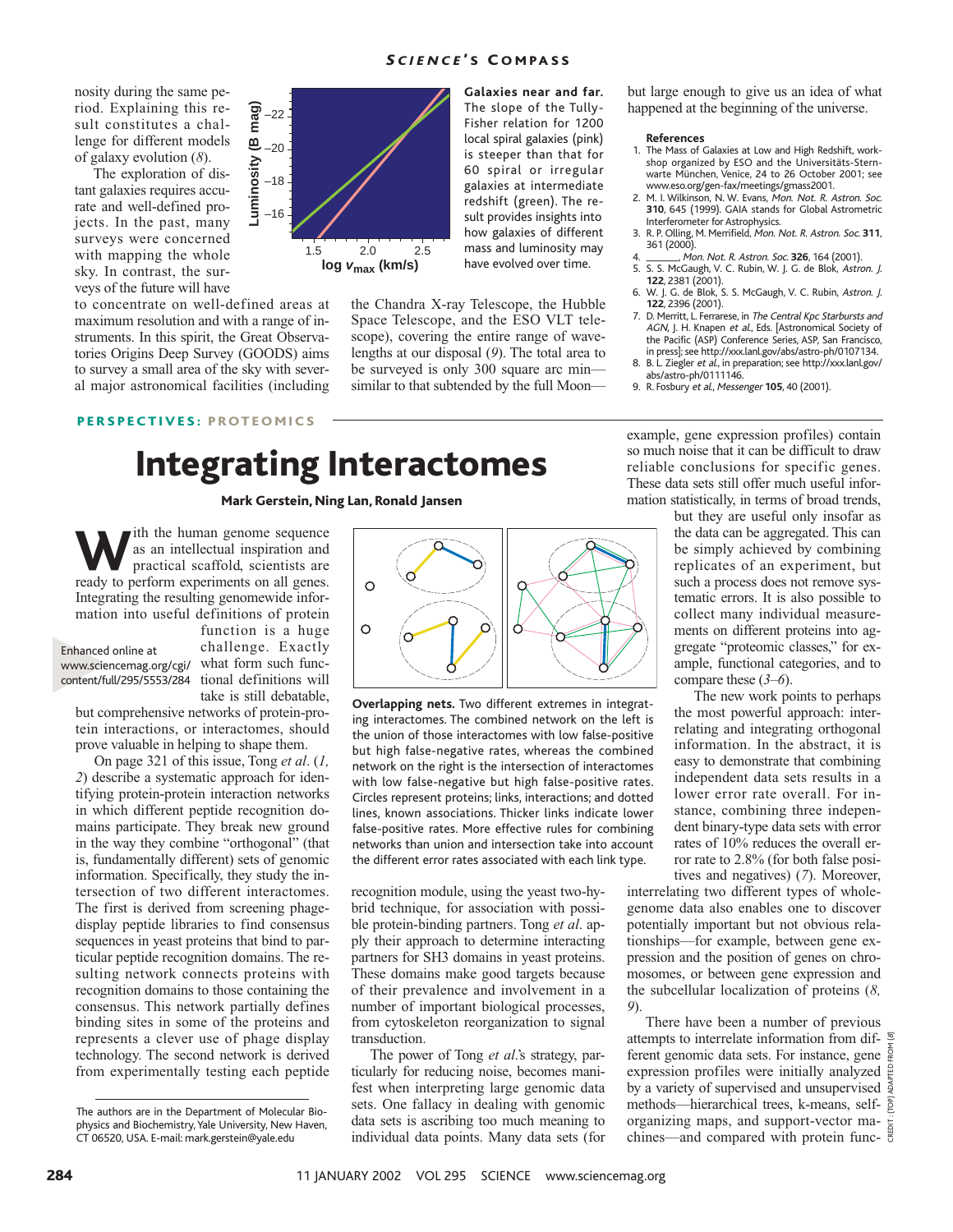tion categories (*10–14*). Gene expression data were also compared with data sets describing transcription factor binding sites, protein families, protein-protein interactions, and protein abundance (*3–6*, *15–20*). In a shorthand sense, much of this can be thought of as interrelating the transcriptome (population of mRNA transcripts) with other "omes" such as the proteome, translatome, secretome, and interactome (*3*).

There are considerably fewer examples of the synthesis of more than two types of genomic information. One initial attempt combined gene expression correlations, phylogenetic profiles, and patterns of domain fusion to predict protein function (*21*, *22*). Bayesian statistics were used to integrate gene expression, "essentiality" (the degree to which a gene is essential for survival), and sequence motif data into a uniform framework for the prediction of protein subcellular localization (*20*). Tong *et al*.'s strategy of overlapping interactomes presents a new type of synthesis. It is particularly effective in that their two data sets are orthogonal in many respects. Phage display is based on in vitro binding of short peptides, whereas the two-hybrid approach assays in vivo binding between full-length proteins. Moreover, the phage display network is computationally predicted but uses relatively unambiguous consensus sequences, whereas the two-hybrid network is experimentally derived but suffers from appreciable false positives (*23*, *24*).

From a data-mining standpoint, the heterogeneous character and variable quality of whole-genome information makes integration tricky. Consider combining "orthogonal" interactome data sets, such as attempted by Tong *et al*., in a general sense. How might one proceed formally? There are two extremes (see the figure, previous page). At one extreme, the data sets have low falsenegative but high false-positive error rates. That is, each experiment almost never misses real interactions but also finds many spurious ones. In this situation, the benefit of integration comes from intersection: Only interactions common to all are accepted, thus lowering the combined error rate. Tong *et al*.'s approach fits this to some degree. At the other extreme are data sets with few false positives but low coverage of the space of interactions. The benefit of integration then comes from the union: Any interaction found in at least one data set is accepted. An earlier interactome analysis followed this to some degree (*25*).

In most practical situations, the optimal way to integrate data sets is somewhere between these extremes. The task is to combine data sets with varying error rates and coverage. Accordingly, the rules for identifying positives become more complicated.

Instead of simple unions or intersections, different combinations of positive and negative signals from the data sets should be considered, taking into account their relative false-positive and -negative rates.

A practical illustration of the power of interrelating genomic data for yeast (see the figure, this page) shows the degree to which one can find protein-protein associations in known protein complexes (*5*, *6*, *26*) by stepwise integration of increasing amounts of orthogonal genomic information. We start by considering associations that can be found from gene expression



**A net profit from integration.** Integrating progressively more orthogonal information identifies more and more associations (5–7). From the known complexes in yeast, there are 8250 protein-protein associations (26). The y axis shows the percentage of these identified by disparate genomic data (that is, coverage). The  $x$  axis shows the progressive addition of genomic data. The first two bars represent the protein associations with the most significant expression correlation in two different microarray sets (27, 28). The next two represent adding the associations predicted because both proteins were similarly essential for cell survival ("essentiality") or had similar subcellular localization (20, 29, 30). The color shading on the bars roughly indicates false-positive rates throughout the integration. Although it is reasonable that associated components of complexes will have correlated expression and similar localization and "essentiality," this is only weakly predictive, generating many spurious positives. Consequently, the "weak links" case in the right hand panel of the previous figure mostly applies, and the shading indicates how intersection lowers the error rate.

correlations over the cell cycle (*27*); then we incorporate those derived from a second but different microarray experiment, which provides a series of gene expression changes after specific genes have been knocked out (*28*). Finally, we add associations predicted from genomic measurements of essentiality and localization (*20, 26, 29, 30*). As we integrate more information, the total number of correctly identified interactions rises (especially for the union of the predicted associations). Simultaneously, the error rate decreases. Moreover, if we focus just on the intersection of the predicted associations, the error rate falls even more.

A future challenge will be to devise uniform frameworks for integrating information from both high-throughput and traditional biochemical approaches. One aspect of this will be to develop better databases for storing and querying heterogeneous information. In particular, databases will need to be more precise in their treatment of errors and also interface better with the information in journals. Another aspect will be to develop data-mining strategies that can operate with these databases, integrating many different genomic features into results pertinent to biology. Genomic features can be of

> very different character (from hundreds of "Booleans" for interactions, to tens of thousands of realnumber vectors for expression profiles), and a central issue in integration is determining how to weight each feature relative to the others. In this regard, some machine-learning techniques, such as Bayesian networks and decision trees, are quite powerful, whereas others, for example, support-vector machines, are more problematic.

> Finally, we will need to come up with a more systematic definition of gene function, the ultimate aim of proteomic investigation. To many scientists, what constitutes "function" is a phrase or name often in nonsystematic terminology, such as "ATPase" or "suppressor of white apricot." Such descriptions are sufficient for singlemolecule work but cannot be scaled up to the genomic level. More systematic attempts have been made to place proteins within a hierarchy of standard functional categories or to connect them in overlapping networks of varying types of association (*26, 31, 32*). These networks can obviously include protein-protein interactions, the subject of Tong *et al*.'s work. More broadly, they can

include pathways, regulatory systems, and signaling cascades. How far are we able to go with this network approach? Perhaps, in the future, the systematic combination of networks may provide for a truly rigorous definition of protein function.

#### **References**

- 1. A. H. Y. Tong et al., Science **295**, 321 (2002); published online 13 December 2001 (10.1126/science.1064987).
- 2. Interaction data from Biomolecular Interaction Network Database (www.binddb.org).
- 3. D. Greenbaum et al., Genome Res. **11**, 1463 (2001).
- 4. R. Jansen, M. Gerstein,Nucleic Acids Res. **28**, 1481 (2000).
- 5. J. Qian et al., J. Mol. Biol. **314**, 1053 (2001).
- 6. R. Jansen et al., Genome Res. **12**, 37 (2002).
- 7. Details at http://genecensus.org/integrate/interactions.
- 8. B. A. Cohen et al., Nature Genet. **26**, 183 (2000).